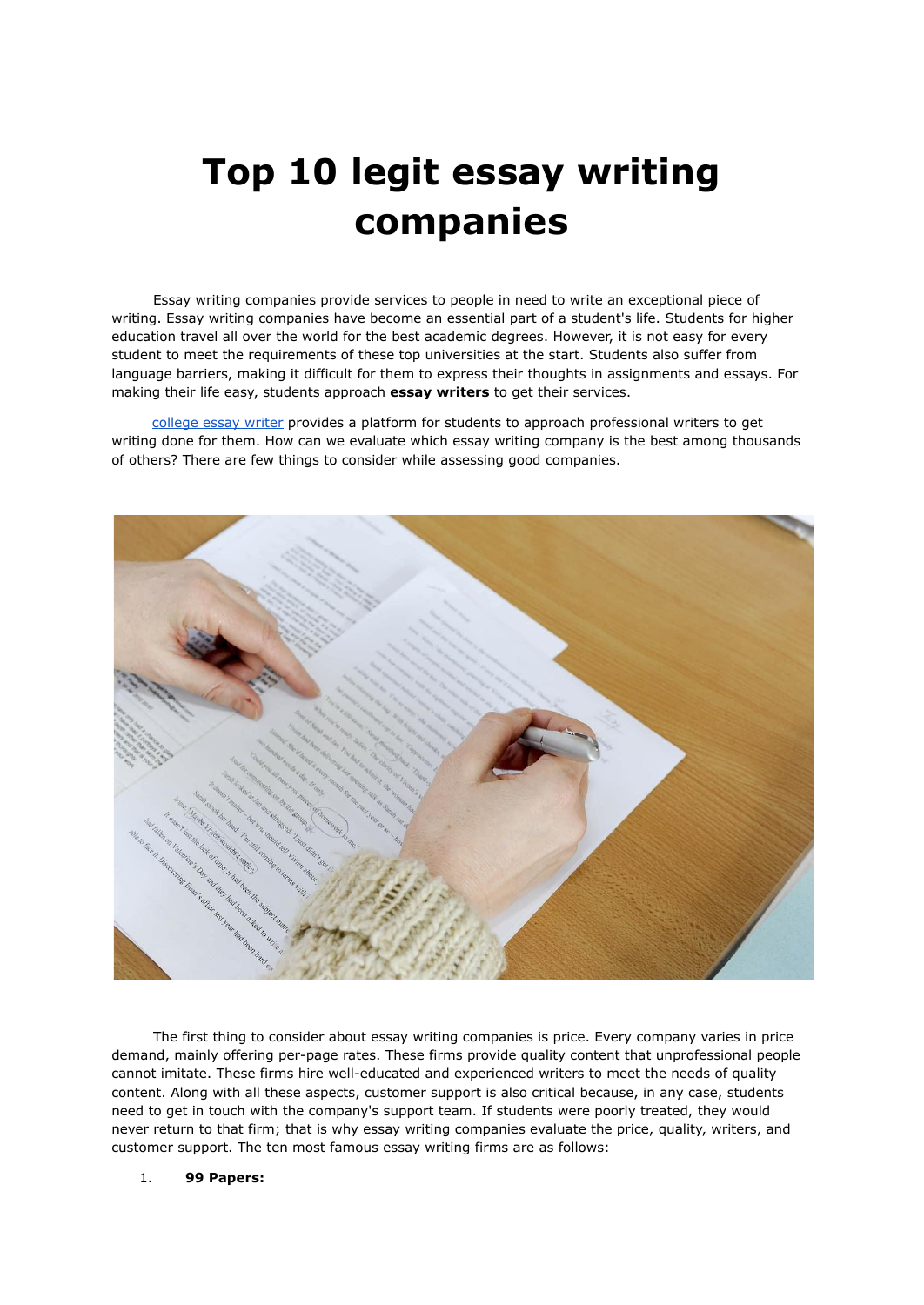It is the highest-rated essay writing company with 4.6 ratings. It is renowned for its effective pricing, helpful customer support, and money-back guarantee. The price starts from \$9 per page and goes up according to your required pages. It gives clients a 5% discount on the first order. Its website contains a calculator to calculate the cost according to your requirements, then sign up if you are comfortable. It ensures customers provide their material on time.

## 1. **Grademiners:**

The competitive edge of this firm is experience. It is offering its services in the market for about ten years, due to which customer's trust is their strength. Its easy pricing policy and proofreading services make it famous. Despite the positive aspects, it also has some drawbacks, such as high prices for rush orders.

# 1. **Essaybox:**

This company is famous worldwide with 1800 employees all over the world. Its primary focus is college and graduate students. It has diverse subjects' availability, and its essay [writer](https://essaywriternow.com/) free are native English speakers, which keeps English language quality up to the mark. Along with good qualities, it also has some negative points such as missed deadlines and high rates for extra work.

# 1. **Essay factory:**

The most impactful thing about this film is its outstanding customer support, even in the early morning. It provides a diverse subject range, market competitive pricing with an effective website. Its drawbacks include: some writers are not professional, and its money-back guarantee is not adequate.

# 1. **Essay-Company:**

The impactful points of this firm are the availability of VIP firms, quality content, and in-time delivery. However, some reviews for this firm are not good. Its non-English native people and some ineffective SEO marketing techniques are disadvantages of this firm.

## 1. **Paper Help:**

It is a worldwide famous firm which provides high-quality essays with their highly educated writers. It provides a calculator for students to calculate the cost before assigning the essay. It is quite an expensive service, such as if you want an essay of a thousand words in three hours, then it will cost you about \$150 to \$170.

## 1. **Pen Camp:**

This is an expensive firm that provides assured quality content with a money-back guarantee, but It also has some bad points. The minimum time to get an assignment back is three hours. You can request changes within ten days after that company will not be liable for any corrections. Its website contains a calculator, but it only allows calculating cost by per page rate, not by-word count.

## 1. **Speedy Paper:**

This site provides quality for which writers must show their diploma or degree before taking any order. It gives a money-back and satisfaction guarantee with free revisions. It also provides a calculator that allows you to put pages but tells you how many words will be included in that number of pages. Its negative point is that the fastest order you can get back is in six hours.

## 1. **Evolution writers:**

This essay writing firm started working in 2009 and grew with time. Its seasoned professionals provide high-quality, plagiarism-free services. Its rate starts from \$9.97 per page and is quite affordable as compared to other firms. It makes information confidential to get the trust of clients.

## 1. **X Essays:**

This firm offers original essays with zero percent plagiarism. Its rate starts from \$14.99 per page. It gives you a guarantee to provide exceptional quality essays with extraordinary services.